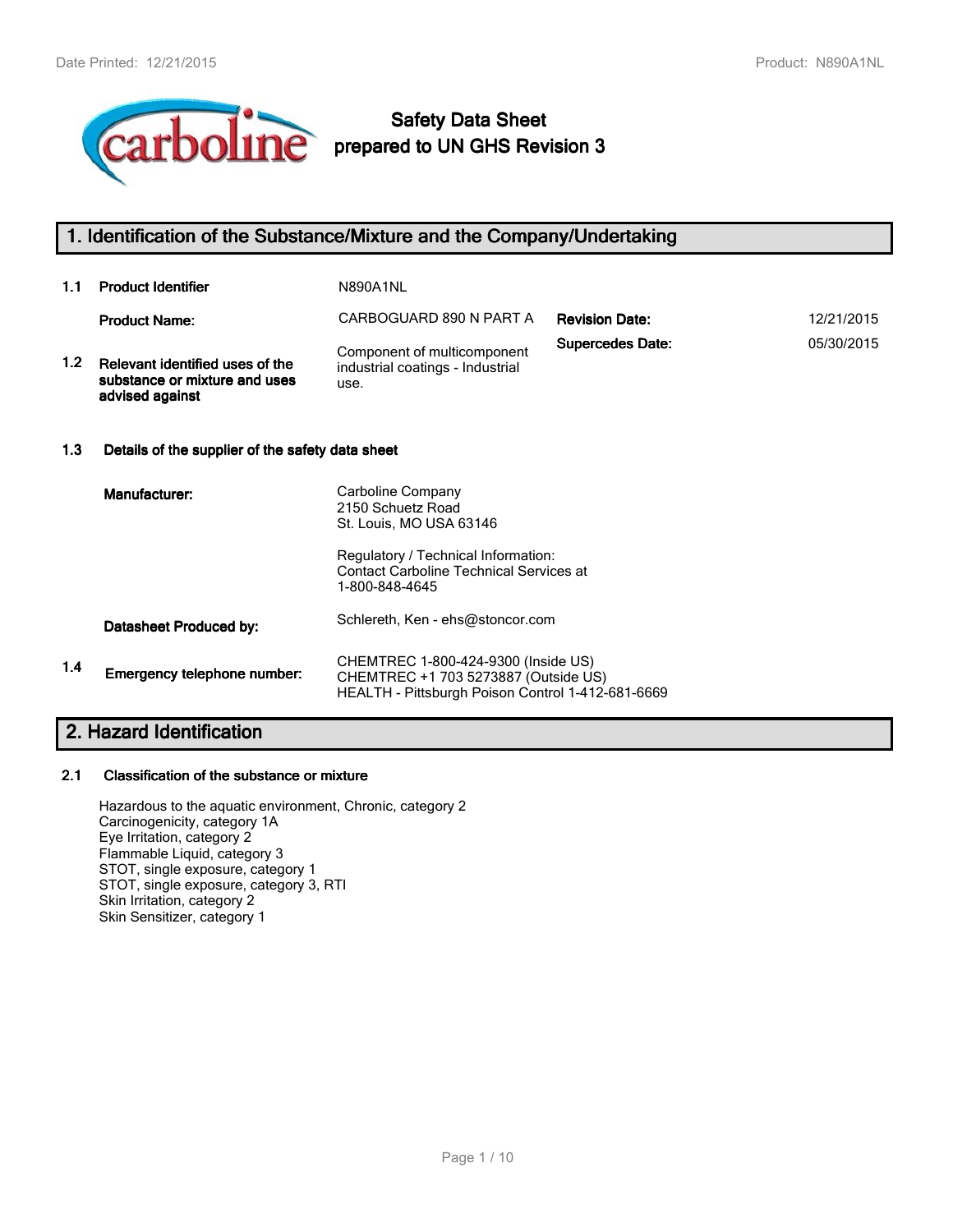## **2.2 Label elements**

### **Symbol(s) of Product**



**Signal Word**

Danger

### **Named Chemicals on Label**

PARA-XYLENE, MICROCRYSTALLINE SILICA, EPOXY RESIN

#### **GHS HAZARD STATEMENTS**

| Flammable Liquid, category 3                                 | H <sub>226</sub> | Flammable liquid and vapour.                                                                                                              |
|--------------------------------------------------------------|------------------|-------------------------------------------------------------------------------------------------------------------------------------------|
| Skin Irritation, category 2                                  | H315             | Causes skin irritation.                                                                                                                   |
| Skin Sensitizer, category 1                                  | H317             | May cause an allergic skin reaction.                                                                                                      |
| Eye Irritation, category 2                                   | H319             | Causes serious eye irritation.                                                                                                            |
| STOT, single exposure, category 3, RTI                       | H335             | May cause respiratory irritation.                                                                                                         |
| Carcinogenicity, category 1A                                 | H350-1A          | May cause cancer.                                                                                                                         |
| STOT, single exposure, category 1                            | H370             | Causes damage to organs.                                                                                                                  |
| Hazardous to the aquatic environment,<br>Chronic, category 2 | H411             | Toxic to aquatic life with long lasting effects.                                                                                          |
| <b>GHS PRECAUTION PHRASES</b>                                |                  |                                                                                                                                           |
|                                                              | P201             | Obtain special instructions before use.                                                                                                   |
|                                                              | P202             | Do not handle until all safety precautions have been read<br>and understood.                                                              |
|                                                              | P210             | Keep away from heat/sparks/open flames/hot surfaces. - No<br>smoking.                                                                     |
|                                                              | P260             | Do not breathe dust/fume/gas/mist/vapours/spray.                                                                                          |
|                                                              | P <sub>264</sub> | Wash hands thoroughly after handling.                                                                                                     |
|                                                              | P273             | Avoid release to the environment.                                                                                                         |
|                                                              | P280             | Wear protective gloves/protective clothing/eye protection/<br>face protection.                                                            |
|                                                              | P284             | Wear respiratory protection.                                                                                                              |
|                                                              | P302+352         | IF ON SKIN: Wash with plenty of soap and water.                                                                                           |
|                                                              | P304+340         | IF INHALED: Remove victim to fresh air and keep at rest in a<br>position comfortable for breathing.                                       |
|                                                              | P305+351+338     | IF IN EYES: Rinse cautiously with water for several minutes.<br>Remove contact lenses, if present and easy to do so.<br>Continue rinsing. |
|                                                              | P307+311         | IF exposed, call a POISON CENTER or doctor/physician.                                                                                     |
|                                                              | P308+313         | IF exposed or concerned: Get medical advice/attention                                                                                     |
|                                                              | P314             | Get medical advice/attention if you feel unwell.                                                                                          |
|                                                              | P332+313         | If skin irritation occurs: Get medical advice/attention.                                                                                  |
|                                                              | P333+313         | If skin irritation or rash occurs: Get medical advice/attention.                                                                          |
|                                                              | P391             | Collect spillage.                                                                                                                         |
|                                                              | P403+233         | Store in a well-ventilated place. Keep container tightly<br>closed.                                                                       |

## **2.3 Other hazards**

No Information

## **Results of PBT and vPvB assessment:**

The product does not meet the criteria for PBT/VPvB in accordance with Annex XIII.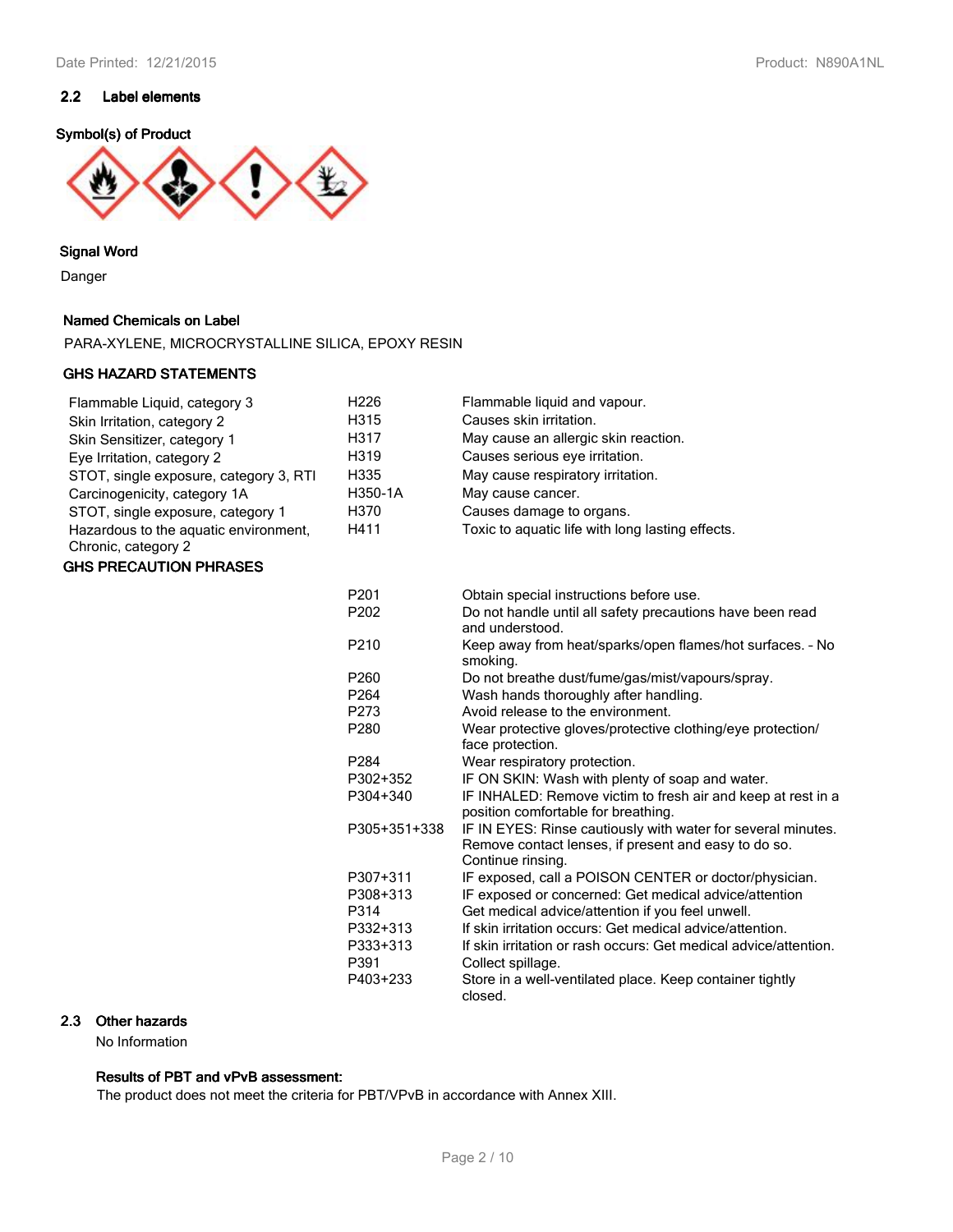## **3. Composition/Information On Ingredients**

#### **3.2 Mixtures**

#### **Hazardous Ingredients**

| CAS-No.        | <b>Chemical Name</b>         |                                                                   | $\frac{9}{6}$    |
|----------------|------------------------------|-------------------------------------------------------------------|------------------|
| 13463-67-7     | <b>TITANIUM DIOXIDE</b>      |                                                                   | 25-50            |
| 25068-38-6     | <b>EPOXY RESIN</b>           |                                                                   | 25-50            |
| 14808-60-7     | MICROCRYSTALLINE SILICA      |                                                                   | $25 - 50$        |
| 25036-25-3     | <b>EPOXY RESIN</b>           |                                                                   | 10-25            |
| 68515-43-5     | <b>ESTERS</b>                | 1.2-BENZENEDICARBOXIOLIC ACID, DI-C9-11-BRANCHED AND LINEAR ALKYL | $10 - 25$        |
| 108-38-3       | META-XYLENE                  |                                                                   | $2.5 - 10$       |
| 1333-86-4      | <b>CARBON BLACK</b>          |                                                                   | $2.5 - 10$       |
| 64742-95-6     | AROMATIC HYDROCARBON         |                                                                   | $1.0 - 2.5$      |
| 108-65-6       | 1-METHOXY-2-PROPANOL ACETATE |                                                                   | $1.0 - 2.5$      |
| 106-42-3       | PARA-XYLENE                  |                                                                   | $1.0 - 2.5$      |
| $100 - 41 - 4$ | ETHYL BENZENE                |                                                                   | $1.0 - 2.5$      |
| $95 - 47 - 6$  | ORTHO-XYLENE                 |                                                                   | $1.0 - 2.5$      |
| 68987-63-3     | COPPER COMPOUNDS             |                                                                   | < 0.1            |
| CAS-No.        | <b>GHS Symbols</b>           | <b>GHS Hazard Statements</b>                                      | <b>M-Factors</b> |
| 13463-67-7     |                              |                                                                   | 0                |
| 25068-38-6     | GHS07-GHS09                  | H315-317-319-335-411                                              | 0                |
| 14808-60-7     | GHS08                        | H350-370                                                          | 0                |
|                |                              |                                                                   |                  |

| <u>14808-00-7</u> | GUGNO             | <b>H350-370</b>               |   |
|-------------------|-------------------|-------------------------------|---|
| 25036-25-3        | GHS07             | H315-317-319                  |   |
| 68515-43-5        |                   |                               |   |
| 108-38-3          | GHS02-GHS07       | H <sub>226</sub> -312-315-332 | 0 |
| 1333-86-4         | GHS08             | H351                          | 0 |
| 64742-95-6        | GHS02-GHS08-GHS09 | H <sub>226</sub> -411         | 0 |
| 108-65-6          | GHS02             | H <sub>226</sub>              |   |
| 106-42-3          | GHS02-GHS07-GHS08 | H226-312-315-332-335-371      |   |
| 100-41-4          | GHS02-GHS07       | H <sub>225</sub> -332         |   |
| 95-47-6           | GHS02-GHS07       | H <sub>226</sub> -312-315-332 | 0 |
| 68987-63-3        |                   |                               |   |
|                   |                   |                               |   |

**Additional Information:** The text for GHS Hazard Statements shown above (if any) is given in Section 16.

## **4. First-aid Measures**

#### **4.1 Description of First Aid Measures**

**AFTER INHALATION:** Give oxygen or artificial respiration if needed. Remove person to fresh air. If signs/symptoms continue, get medical attention.

**AFTER SKIN CONTACT:** In case of contact, immediately flush skin with plenty of water for at least 15 minutes while removing contaminated clothing and shoes. If skin irritation persists, call a physician.

**AFTER EYE CONTACT:** Rinse thoroughly with plenty of water for at least 15 minutes and consult a physician.

**AFTER INGESTION:** Do NOT induce vomiting. Never give anything by mouth to an unconscious person. If swallowed, call a poison control centre or doctor immediately.

#### **4.2 Most important symptoms and effects, both acute and delayed**

Harmful if swallowed. Irritating to eyes and skin. Risk of serious damage to the lungs (by aspiration). Vapours may cause drowsiness and dizziness.

## **4.3 Indication of any immediate medical attention and special treatment needed**

No information available on clinical testing and medical monitoring. Specific toxicological information on substances, if available, can be found in section 11.

When symptoms persist or in all cases of doubt seek medical advice.

## **5. Fire-fighting Measures**

#### **5.1 Extinguishing Media:**

Carbon Dioxide, Dry Chemical, Foam, Water Fog

**UNUSUAL FIRE AND EXPLOSION HAZARDS:** Flammable liquid. Vapours are heavier than air and may spread along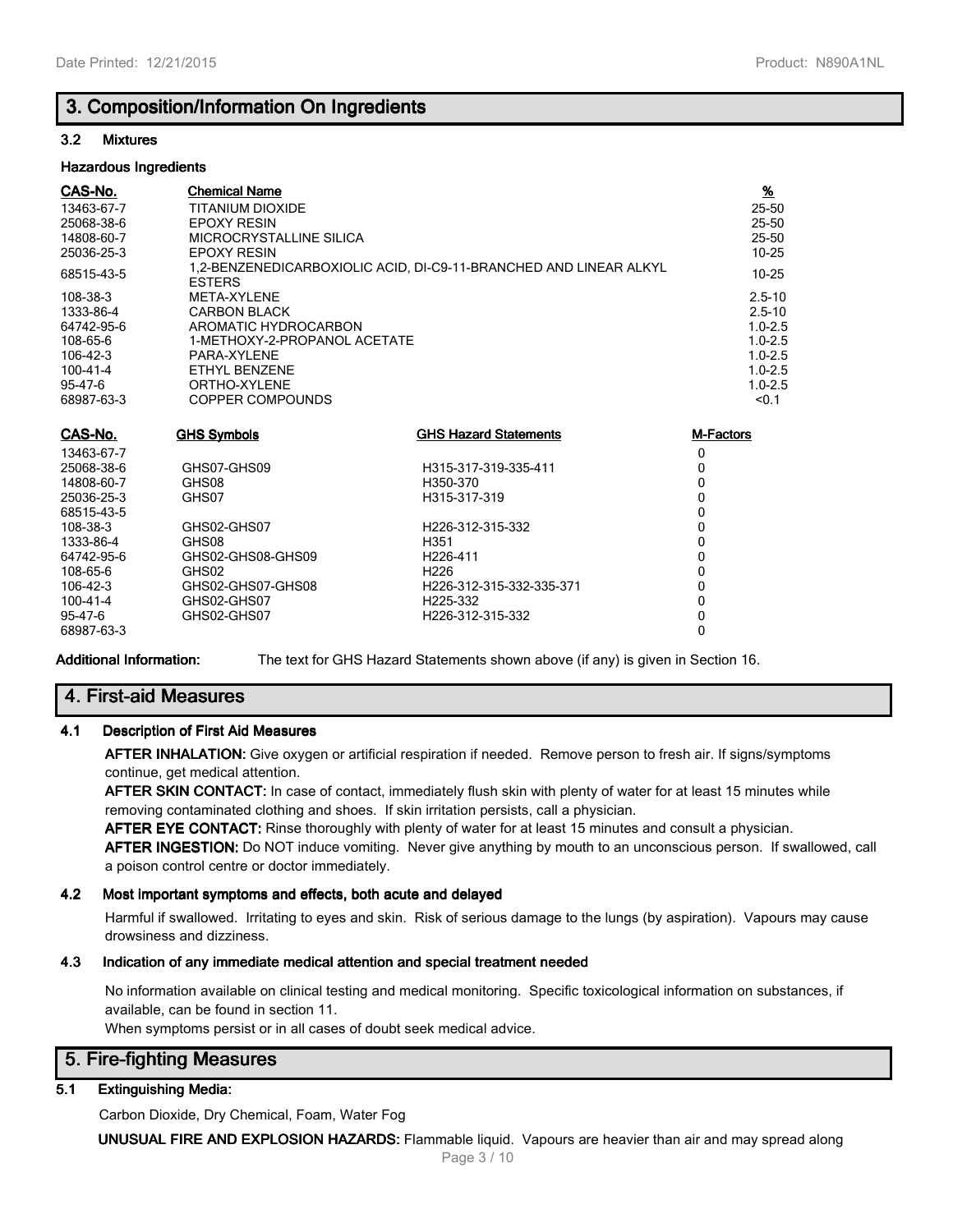floors. Vapours may form explosive mixtures with air. Vapors may travel to areas away from work site before igniting/flashing back to vapor source. Provide adequate ventilation. Prevent the creation of flammable or explosive concentrations of vapour in air and avoid vapour concentration higher than the occupational exposure limits. Keep away from heat/sparks/open flames/hot surfaces. - No smoking. Electrical installations / working materials must comply with the technological safety standards. Wear shoes with conductive soles.

## **5.2 Special hazards arising from the substance or mixture**

No Information

#### **5.3 Advice for firefighters**

In the event of fire, wear self-contained breathing apparatus. Cool containers / tanks with water spray. Flammable.

## **6. Accidental Release Measures**

#### **6.1 Personal precautions, protective equipment and emergency procedures**

For personal protection see section 8. Ensure adequate ventilation. Evacuate personnel to safe areas. Evacuate personnel to safe areas. Remove all sources of ignition. Remove all sources of ignition. To avoid ignition of vapours by static electricity discharge, all metal parts of the equipment must be grounded. Wear personal protective equipment.

#### **6.2 Environmental precautions**

Do not allow material to contaminate ground water system. Prevent product from entering drains.

#### **6.3 Methods and material for containment and cleaning up**

Prevent further leakage or spillage if safe to do so. Contain spillage, soak up with non-combustible absorbent material, (e.g. sand, earth, diatomaceous earth, vermiculite) and transfer to a container for disposal according to local / national regulations (see section 13). Contain spillage, soak up with non-combustible absorbent material, (e.g. sand, earth, diatomaceous earth, vermiculite) and transfer to a container for disposal according to local / national regulations (see section 13).

#### **6.4 Reference to other sections**

Please refer to disposal requirements or country specific disposal requirements for this material. See Section 13 for further information.

## **7. Handling and Storage**

#### **7.1 Precautions for safe handling**

**INSTRUCTIONS FOR SAFE HANDLING :** Keep containers dry and tightly closed to avoid moisture absorption and contamination. Prepare the working solution as given on the label(s) and/or the user instructions. Do not breathe vapours or spray mist. Ensure all equipment is electrically grounded before beginning transfer operations. Do not use sparking tools. Wash thoroughly after handling. Do not get in eyes, on skin, or on clothing. Use only with adequate ventilation/personal protection.

**PROTECTION AND HYGIENE MEASURES :** Handle in accordance with good industrial hygiene and safety practice. Wash hands before breaks and at the end of workday. When using, do not eat, drink or smoke.

#### **7.2 Conditions for safe storage, including any incompatibilities**

#### **CONDITIONS TO AVOID:** Heat, flames and sparks.

**STORAGE CONDITIONS:** Keep container closed when not in use. Store in a dry, well ventilated place away from sources of heat, ignition and direct sunlight.

## **7.3 Specific end use(s)**

No specific advice for end use available.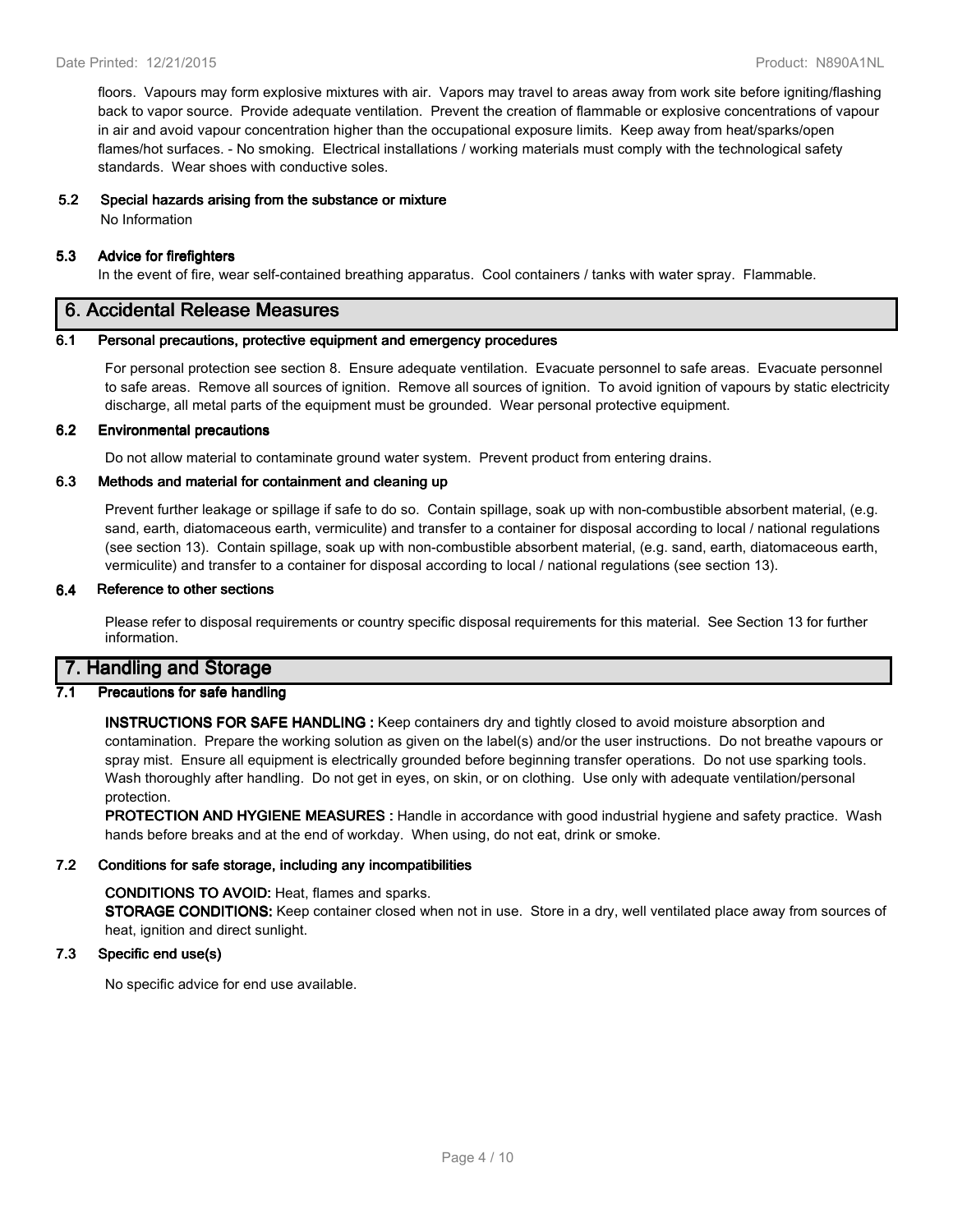## **8. Exposure Controls/Personal Protection**

## **8.1 Control parameters**

## **Ingredients with Occupational Exposure Limits**

**(US)**

| <b>Name</b>                                                                            | $\frac{9}{6}$ | <b>ACGIH TLV- ACGIH TLV-</b><br>TWA | <b>STEL</b>    | <b>OSHA PEL-</b><br><b>TWA</b>   | <b>OSHA PEL-</b><br><b>CEILING</b> | <b>OEL Note</b> |
|----------------------------------------------------------------------------------------|---------------|-------------------------------------|----------------|----------------------------------|------------------------------------|-----------------|
| TITANIUM DIOXIDE                                                                       | 25-50         | <b>10 MGM3</b>                      | N/E            | <b>10 MGM3</b>                   | N/E                                |                 |
| <b>EPOXY RESIN</b>                                                                     | 25-50         | N/E                                 | N/E            | N/E                              | N/E                                |                 |
| MICROCRYSTALLINE SILICA                                                                | $25 - 50$     | 0.025 MG/M3<br>(respirable)         | N/E            | 0.1 MG/M3<br>الملما عميلم وحميات | N/E                                |                 |
| <b>EPOXY RESIN</b>                                                                     | 10-25         | N/E                                 | N/E            | N/E                              | N/E                                |                 |
| 1,2-BENZENEDICARBOXIOLIC ACID, DI-<br>C9-11-BRANCHED AND LINEAR ALKYL<br><b>ESTERS</b> | $10 - 25$     | N/E                                 | N/E            | N/E                              | N/E                                |                 |
| META-XYLENE                                                                            | $2.5 - 10$    | <b>100 PPM</b>                      | <b>150 PPM</b> | 435 MG/M3                        | N/E                                |                 |
| <b>CARBON BLACK</b>                                                                    | $2.5 - 10$    | 3.0 MG/M3                           | N/E            | 3.5 MG/M3                        | N/E                                |                 |
| AROMATIC HYDROCARBON                                                                   | $1.0 - 2.5$   | N/E                                 | N/E            | N/E                              | N/E                                |                 |
| 1-METHOXY-2-PROPANOL ACETATE                                                           | $1.0 - 2.5$   | N/E                                 | N/E            | N/E                              | N/E                                |                 |
| PARA-XYLENE                                                                            | $1.0 - 2.5$   | 100 PPM                             | 150 PPM        | 435 MGM3                         | N/E                                |                 |
| ETHYL BENZENE                                                                          | $1.0 - 2.5$   | 20 PPM                              | N/E            | 435 MGM3                         | N/E                                |                 |
| ORTHO-XYLENE                                                                           | $1.0 - 2.5$   | <b>100 PPM</b>                      | <b>150 PPM</b> | 435 MG/M3                        | N/E                                |                 |
| <b>COPPER COMPOUNDS</b>                                                                | < 0.1         | N/E                                 | N/E            | N/E                              | N/E                                |                 |

**FURTHER INFORMATION:** Refer to the regulatory exposure limits for the workforce enforced in each country.

#### **8.2 Exposure controls**

#### **Personal Protection**

**RESPIRATORY PROTECTION:** In order to avoid inhalation of spray-mist and sanding dust, all spraying and sanding must be done wearing adequate respirator. Use only with ventilation to keep levels below exposure guidelines reported in this document. User should test and monitor exposure levels to ensure all personnel are below guidelines. If not sure, or not able to monitor, use State or federally approved supplied air respirator. For silica containing coatings in a liquid state, and/or if no exposure limits are established above, air-supplied respirators are generally not required.

**EYE PROTECTION:** Safety glasses with side-shields.

**HAND PROTECTION:** Gloves should be discarded and replaced if there is any indication of degradation or chemical breakthrough. Impervious gloves. Request information on glove permeation properties from the glove supplier.

**OTHER PROTECTIVE EQUIPMENT:** Ensure that eyewash stations and safety showers are close to the workstation location. Lightweight protective clothing

**ENGINEERING CONTROLS:** Avoid contact with skin, eyes and clothing. Ensure adequate ventilation, especially in confined areas.

# **9. Physical and Chemical Properties**

| 9.1 | Information on basic physical and chemical properties<br>Appearance: | Viscous Liquid, Various Colors |  |  |
|-----|----------------------------------------------------------------------|--------------------------------|--|--|
|     | <b>Physical State</b>                                                | Liguid                         |  |  |
|     | Odor                                                                 | Epoxy                          |  |  |
|     | Odor threshold                                                       | N/D                            |  |  |
|     | рH                                                                   | N/D                            |  |  |
|     | Melting point / freezing point $(^{\circ}C)$                         | N/D                            |  |  |
|     | Boiling point/range (°C)                                             | 173 F (78 C) - 500 F (260 C)   |  |  |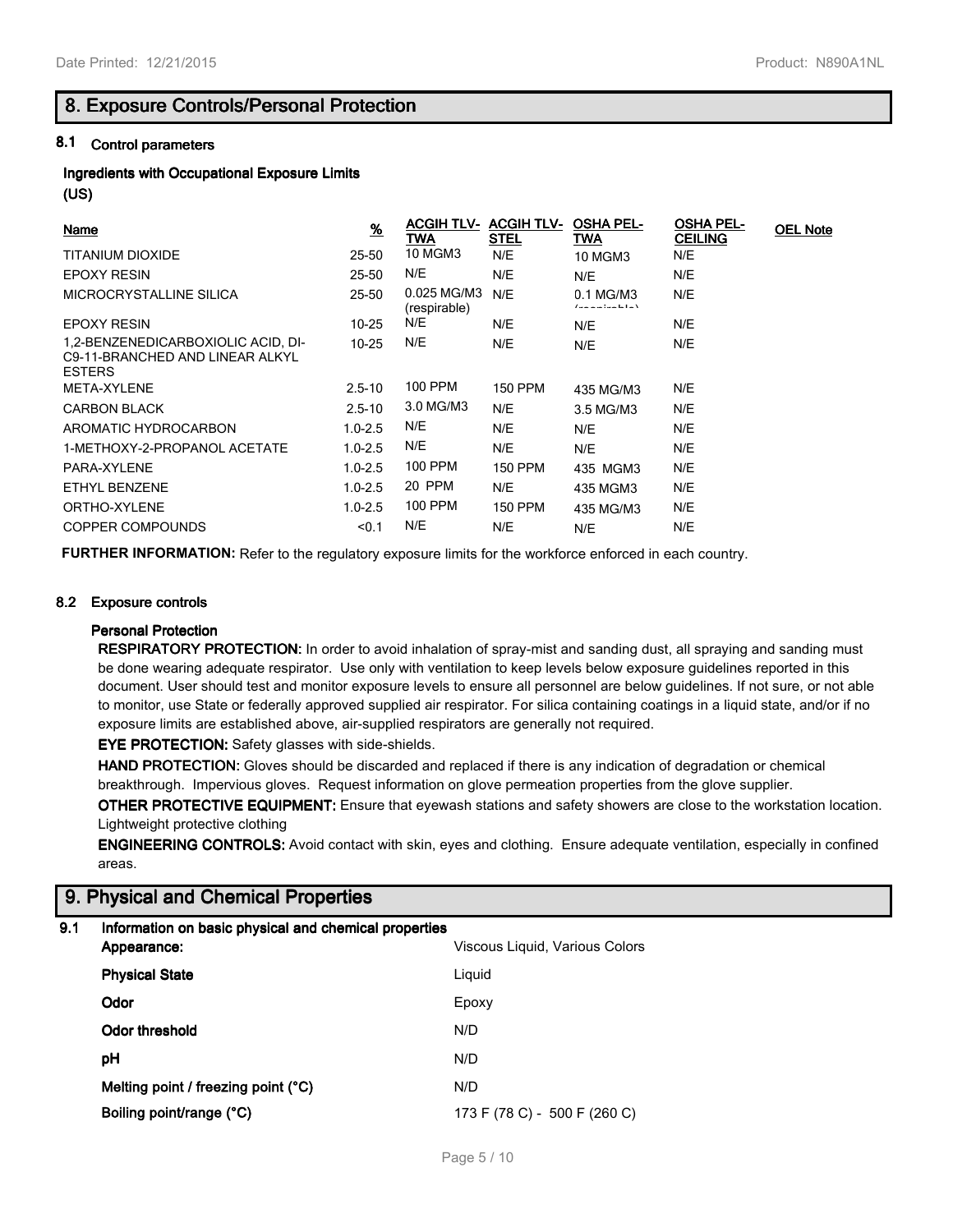|     | Flash Point, (°C)                               | 32                |
|-----|-------------------------------------------------|-------------------|
|     | <b>Evaporation rate</b>                         | Slower than Ether |
|     | Flammability (solid, gas)                       | Not determined    |
|     | Upper/lower flammability or explosive<br>limits | $0.5 - 7.0$       |
|     | Vapour Pressure, mmHg                           | N/D               |
|     | <b>Vapour density</b>                           | Heavier than Air  |
|     | <b>Relative density</b>                         | Not determined    |
|     | Solubility in / Miscibility with water          | N/D               |
|     | Partition coefficient: n-octanol/water          | Not determined    |
|     | Auto-ignition temperature (°C)                  | Not determined    |
|     | Decomposition temperature (°C)                  | Not determined    |
|     | <b>Viscosity</b>                                | Unknown           |
|     | <b>Explosive properties</b>                     | Not determined    |
|     | <b>Oxidising properties</b>                     | Not determined    |
| 9.2 | Other information                               |                   |
|     | VOC Content g/l:                                | 214               |
|     | Specific Gravity (g/cm3)                        | app. 1.40         |

# **10. Stability and Reactivity**

#### **10.1 Reactivity**

No reactivity hazards known under normal storage and use conditions.

#### **10.2 Chemical stability**

Stable under normal conditions.

#### **10.3 Possibility of hazardous reactions**

Hazardous polymerisation does not occur.

#### **10.4 Conditions to avoid**

Heat, flames and sparks.

## **10.5 Incompatible materials**

Strong oxidizing agents.

### **10.6 Hazardous decomposition products**

Carbon dioxide (CO2), carbon monoxide (CO), oxides of nitrogen (NOx), dense black smoke.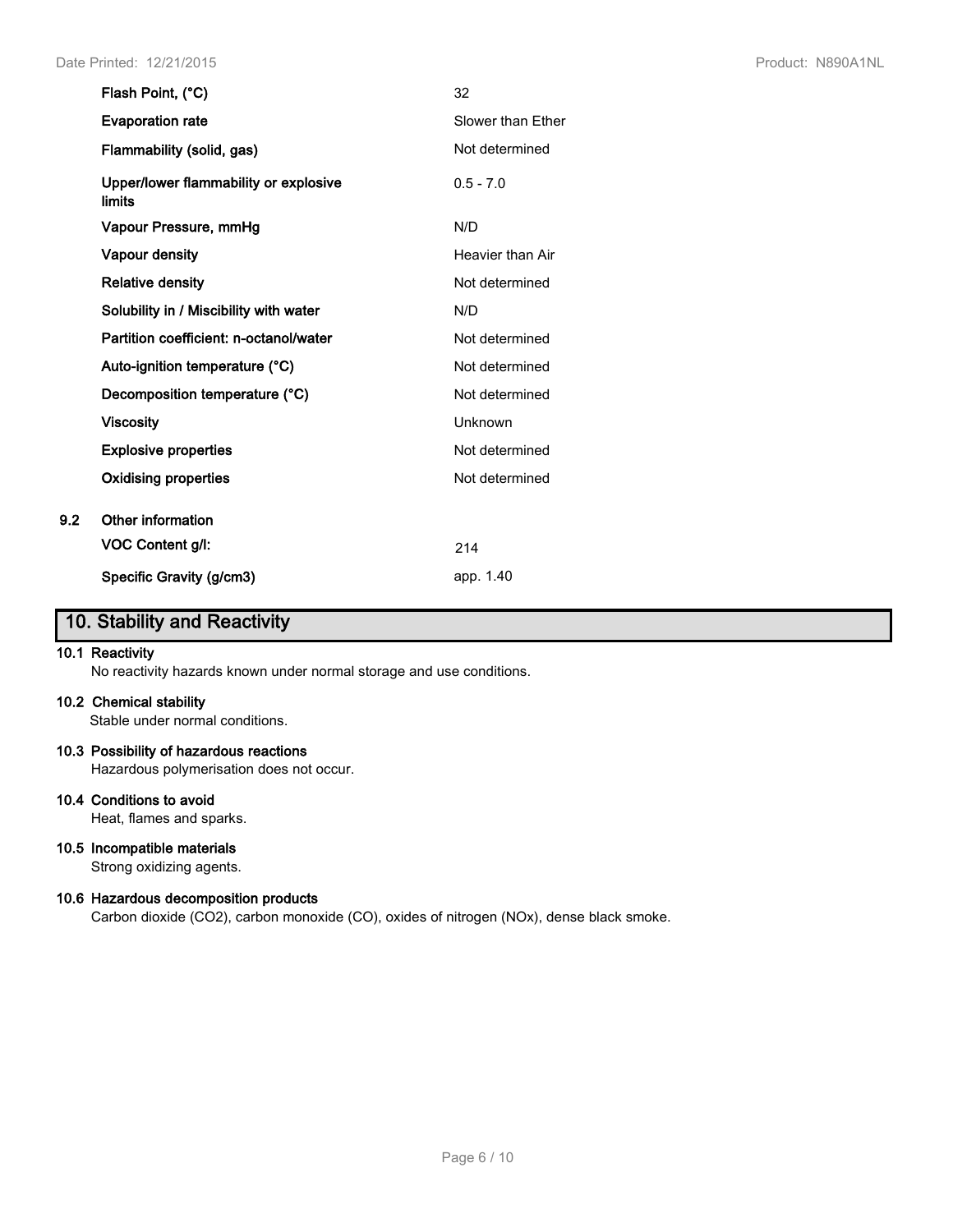# **11. Toxicological Information**

| 11.1 Information on toxicological effects |  |
|-------------------------------------------|--|
|-------------------------------------------|--|

| <b>Acute Toxicity:</b>            |         |
|-----------------------------------|---------|
| Oral LD50:                        | N/D     |
| <b>Inhalation LC50:</b>           | N/D     |
|                                   |         |
| Irritation:                       | Unknown |
| Corrosivity:                      | Unknown |
|                                   |         |
| Sensitization:                    | Unknown |
| <b>Repeated dose toxicity:</b>    | Unknown |
|                                   |         |
| Carcinogenicity:                  | Unknown |
| <b>Mutagenicity:</b>              | Unknown |
|                                   |         |
| <b>Toxicity for reproduction:</b> | Unknown |

#### **If no information is available above under Acute Toxicity then the acute effects of this product have not been tested. Data on individual components are tabulated below:**

| CAS-No.        | <b>Chemical Name</b>                                                                   | Oral LD50                        | Dermal LD50                    | <b>Vapor LC50</b>                    |
|----------------|----------------------------------------------------------------------------------------|----------------------------------|--------------------------------|--------------------------------------|
| 13463-67-7     | TITANIUM DIOXIDE                                                                       | 25000 mg/m3, oral (rat)          |                                | Not Available                        |
| 25068-38-6     | <b>EPOXY RESIN</b>                                                                     | 11400 mg/kg, rat, oral           | 23000 mg/kg, dermal,<br>rabbit | >20 mL/kg skin, sensitizer           |
| 14808-60-7     | MICROCRYSTALLINE SILICA                                                                | Not Available                    | Not Available                  | Not Available                        |
| 25036-25-3     | <b>EPOXY RESIN</b>                                                                     | >2000 mg/kg, oral, rat           | >2000 mg/kg, dermal,<br>rat    | Not Available                        |
| 68515-43-5     | 1,2-BENZENEDICARBOXIOLIC ACID, DI-<br>C9-11-BRANCHED AND LINEAR ALKYL<br><b>ESTERS</b> | >5000 MG/KG, ORAL,<br><b>RAT</b> |                                | Not Available                        |
| 108-38-3       | META-XYLENE                                                                            | Not Available                    |                                | Not Available                        |
| 1333-86-4      | <b>CARBON BLACK</b>                                                                    | 8000 mg/kg oral, rat             |                                | Not Available                        |
| 64742-95-6     | AROMATIC HYDROCARBON                                                                   | 4700 mg/kg, oral, rat            |                                | 3670 ppm/8 hours, rat,<br>inhalation |
| 108-65-6       | 1-METHOXY-2-PROPANOL ACETATE                                                           | 8532 mg/kg, oral (rat)           | >5000 mg/kg                    | 101 ppm/4 hr, rat, inh               |
| 106-42-3       | PARA-XYLENE                                                                            | Not Available                    |                                | Not Available                        |
| $100 - 41 - 4$ | ETHYL BENZENE                                                                          | 3500 mg/kg rat, oral             | >5000 mg/l, dermal<br>rabbit   | 17.2 mg/L Inh, Rat, 4Hr              |
| 95-47-6        | ORTHO-XYLENE                                                                           | Not Available                    |                                | Not Available                        |
|                |                                                                                        |                                  |                                |                                      |

#### **Additional Information:**

Harmful if swallowed. Irritating to eyes and skin. Risk of serious damage to the lungs (by aspiration). Vapours may cause drowsiness and dizziness.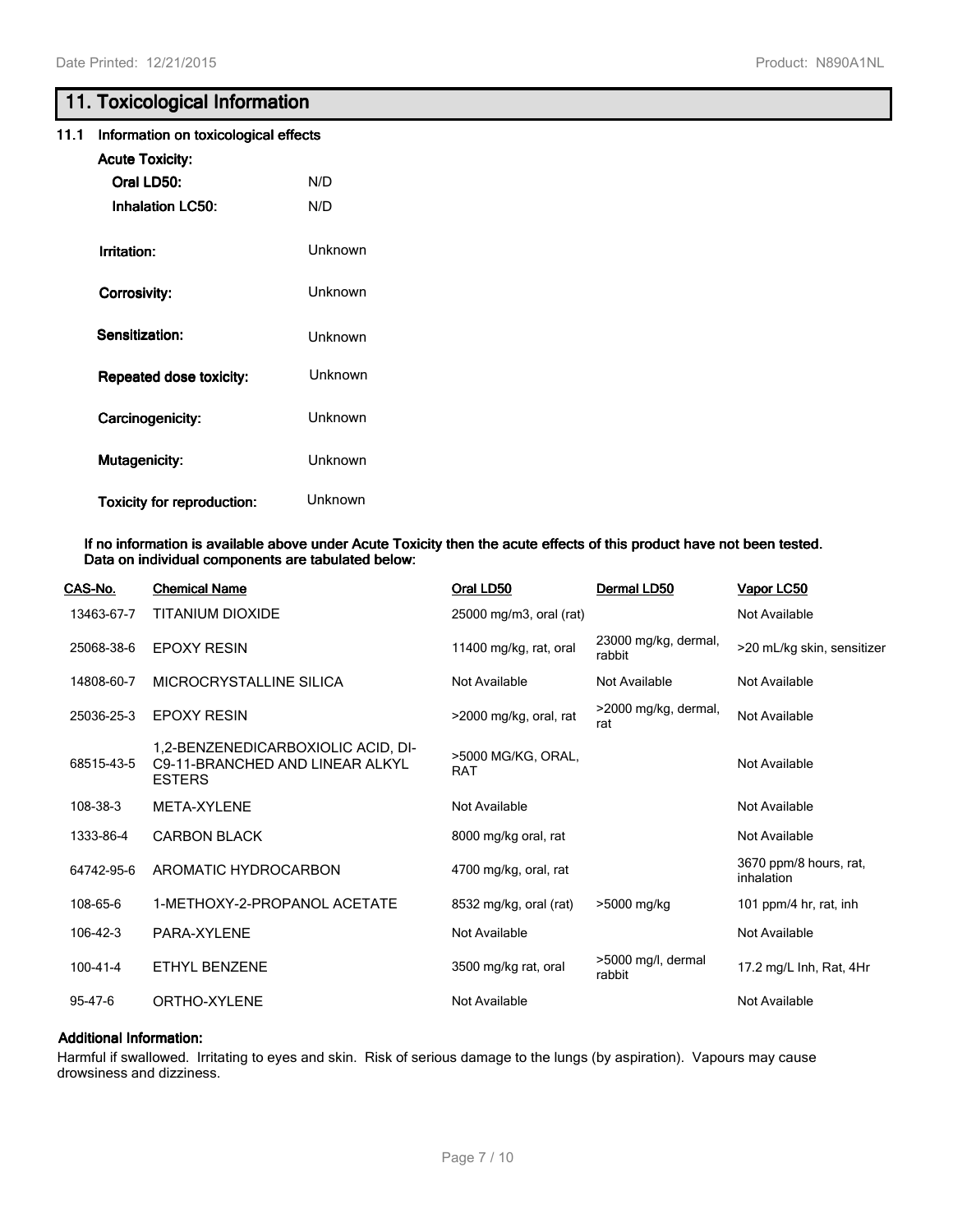# **12. Ecological Information**

| 12.1<br>Toxicity:                                     |                                |                                                                                        |         |                    |                                                                                    |                   |  |  |
|-------------------------------------------------------|--------------------------------|----------------------------------------------------------------------------------------|---------|--------------------|------------------------------------------------------------------------------------|-------------------|--|--|
|                                                       | EC50 48hr (Daphnia):           |                                                                                        | Unknown |                    |                                                                                    |                   |  |  |
|                                                       | IC50 72hr (Algae):             |                                                                                        | Unknown |                    |                                                                                    |                   |  |  |
|                                                       | LC50 96hr (fish):              |                                                                                        |         | Unknown            |                                                                                    |                   |  |  |
| 12.2                                                  | Persistence and degradability: |                                                                                        | Unknown |                    |                                                                                    |                   |  |  |
| <b>Bioaccumulative potential:</b><br>12.3             |                                | Unknown                                                                                |         |                    |                                                                                    |                   |  |  |
| 12.4                                                  |                                | Mobility in soil:                                                                      | Unknown |                    |                                                                                    |                   |  |  |
| <b>Results of PBT and vPvB</b><br>12.5<br>assessment: |                                |                                                                                        |         |                    | The product does not meet the criteria for PBT/VPvB in accordance with Annex XIII. |                   |  |  |
| Other adverse effects:<br>12.6                        |                                |                                                                                        | Unknown |                    |                                                                                    |                   |  |  |
| CAS-No.                                               |                                | <b>Chemical Name</b>                                                                   |         | <b>EC50 48hr</b>   | <b>IC50 72hr</b>                                                                   | <b>LC50 96hr</b>  |  |  |
|                                                       | 13463-67-7                     | TITANIUM DIOXIDE                                                                       |         | No information     | No information                                                                     | No information    |  |  |
|                                                       | 25068-38-6                     | <b>EPOXY RESIN</b>                                                                     |         | 2.1 mg/l (daphnia) | 11 mg/l $(algae)$                                                                  | $1.3$ mg/l (fish) |  |  |
|                                                       | 14808-60-7                     | MICROCRYSTALLINE SILICA                                                                |         | No information     | No information                                                                     | No information    |  |  |
|                                                       | 25036-25-3                     | <b>EPOXY RESIN</b>                                                                     |         | No information     | No information                                                                     | No information    |  |  |
|                                                       | 68515-43-5                     | 1,2-BENZENEDICARBOXIOLIC ACID, DI-<br>C9-11-BRANCHED AND LINEAR ALKYL<br><b>ESTERS</b> |         | No information     | No information                                                                     | No information    |  |  |
| 108-38-3                                              |                                | META-XYLENE                                                                            |         | No information     | No information                                                                     | No information    |  |  |
| 1333-86-4                                             |                                | <b>CARBON BLACK</b>                                                                    |         | No information     | No information                                                                     | No information    |  |  |
|                                                       | 64742-95-6                     | AROMATIC HYDROCARBON                                                                   |         | No information     | No information                                                                     | No information    |  |  |
| 108-65-6                                              |                                | 1-METHOXY-2-PROPANOL ACETATE                                                           |         | No information     | No information                                                                     | No information    |  |  |
| 106-42-3                                              |                                | PARA-XYLENE                                                                            |         | No information     | No information                                                                     | No information    |  |  |
| 100-41-4                                              |                                | <b>ETHYL BENZENE</b>                                                                   |         | No information     | No information                                                                     | No information    |  |  |
| 95-47-6                                               |                                | ORTHO-XYLENE                                                                           |         | No information     | No information                                                                     | No information    |  |  |
|                                                       | 68987-63-3                     | <b>COPPER COMPOUNDS</b>                                                                |         | No information     | No information                                                                     | No information    |  |  |
|                                                       |                                |                                                                                        |         |                    |                                                                                    |                   |  |  |

# **13. Disposal Considerations**

**13.1 WASTE TREATMENT METHODS:** Do not burn, or use a cutting torch on, the empty drum. If recycling is not practicable, dispose of in compliance with local regulations. Dispose of in accordance with local regulations. Empty containers should be taken to an approved waste handling site for recycling or disposal.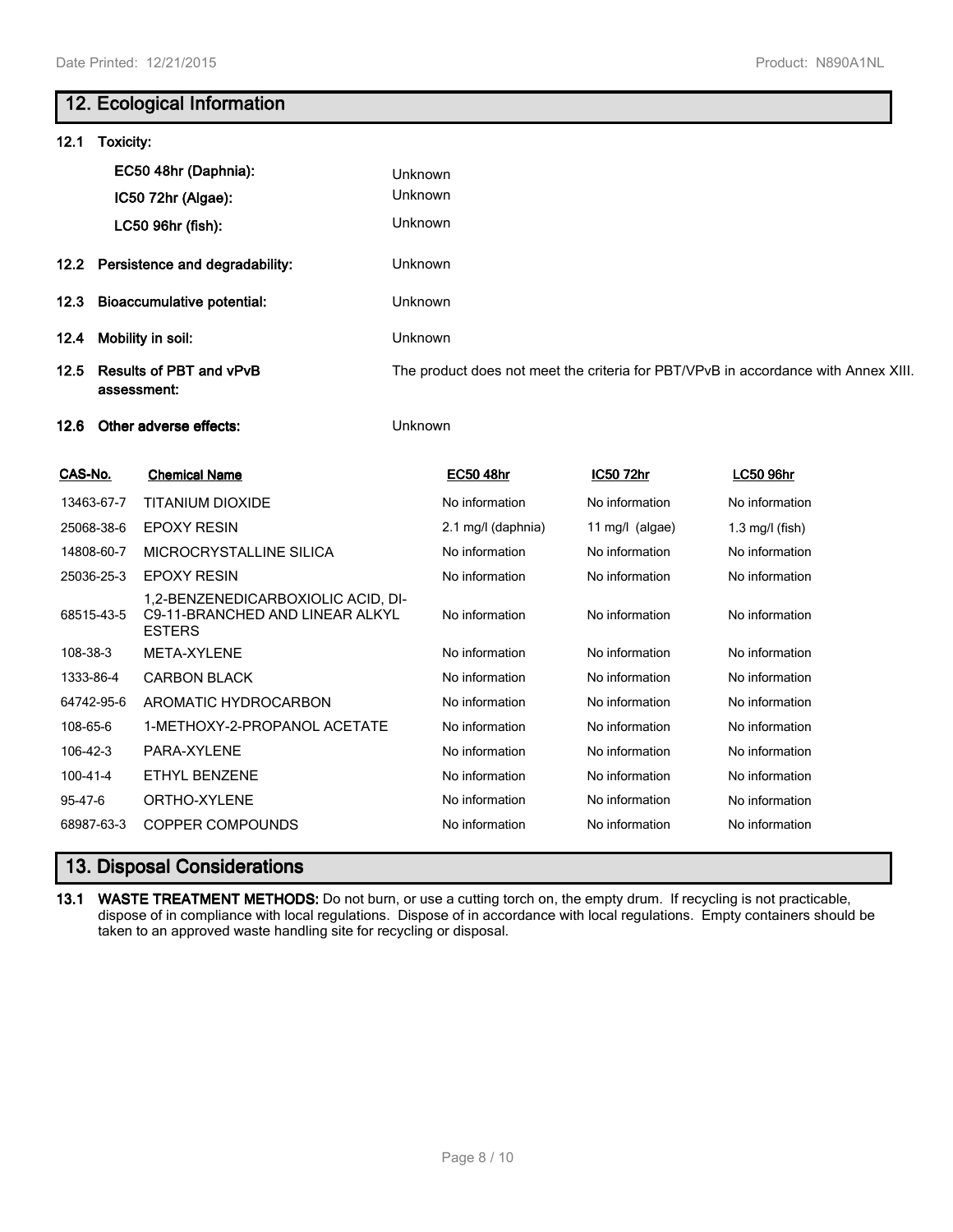## **14. Transport Information**

|      | 14.1 UN number                                                              | 1263                                |
|------|-----------------------------------------------------------------------------|-------------------------------------|
|      | 14.2 UN proper shipping name                                                | Paint                               |
|      | <b>Technical name</b>                                                       | N/A                                 |
| 14.3 | Transport hazard class(es)                                                  | 3                                   |
|      | Subsidiary shipping hazard                                                  | N/A                                 |
| 14.4 | Packing group                                                               | Ш                                   |
| 14.5 | <b>Environmental hazards</b>                                                | Marine Pollutant: Yes (Epoxy Resin) |
| 14.6 | Special precautions for user                                                | Unknown                             |
|      | $EmS-No.$                                                                   | $F-E. S-E$                          |
| 14.7 | Transport in bulk according to Annex II<br>of MARPOL 73/78 and the IBC code | Unknown                             |

## **15. Regulatory Information**

**15.1 Safety, health and environmental regulations/legislation for the substance or mixture:**

## **U.S. Federal Regulations: As follows -**

#### **CERCLA - Sara Hazard Category**

This product has been reviewed according to the EPA 'Hazard Categories' promulgated under Sections 311 and 312 of the Superfund Amendment and Reauthorization Act of 1986 (SARA Title III) and is considered, under applicable definitions, to meet the following categories:

Fire Hazard, Acute Health Hazard, Chronic Health Hazard

#### **Sara Section 313:**

This product contains the following substances subject to the reporting requirements of Section 313 of Title III of the Superfund Amendment and Reauthorization Act of 1986 and 40 CFR part 372:

| <b>Chemical Name</b> | CAS-No.        |
|----------------------|----------------|
| MFTA-XYI FNF         | $108 - 38 - 3$ |
| PARA-XYI FNF         | $106-42-3$     |
| FTHYL BENZENE        | 100-41-4       |
| ORTHO-XYLENE         | $95 - 47 - 6$  |
| COPPER COMPOUNDS     | 68987-63-3     |
|                      |                |

#### **Toxic Substances Control Act:**

All components of this product are either listed on the TSCA Inventory or are exempt.

This product contains the following chemical substances subject to the reporting requirements of TSCA 12(B) if exported from the United States:

#### **Chemical Name CAS-No.**

No TSCA 12(b) components exist in this product.

## **U.S. State Regulations: As follows -**

## **New Jersey Right-to-Know:**

The following materials are non-hazardous, but are among the top five components in this product.

## **Chemical Name CAS-No.**

No NJ Right-To-Know components exist in this product.